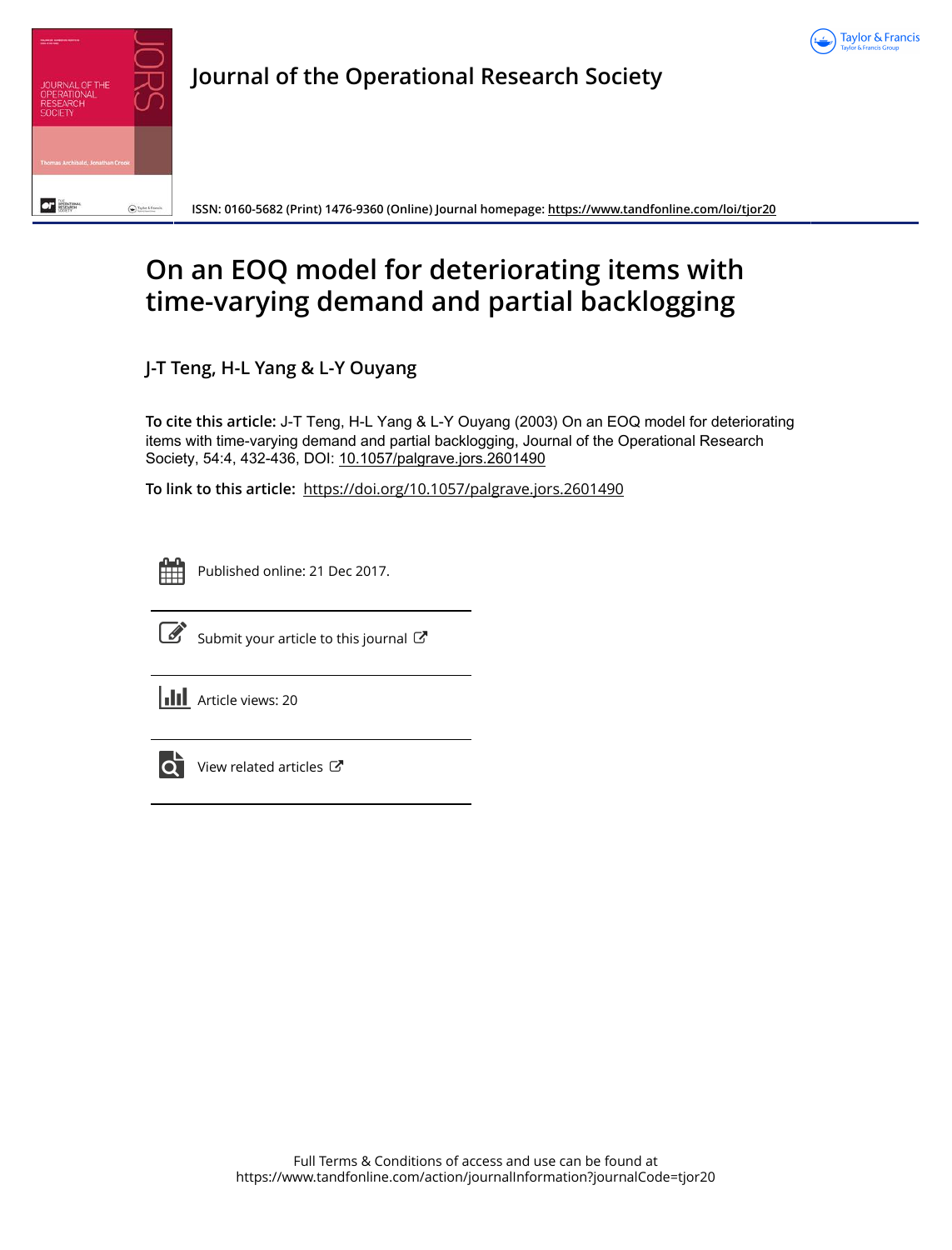www.palgrave-journals.com/jors

## On an EOQ model for deteriorating items with time-varying demand and partial backlogging

J-T Teng<sup>1\*</sup>, H-L Yang<sup>2</sup> and L-Y Ouyang<sup>3</sup>

<sup>1</sup>The William Paterson University of New Jersey, Wayne, NJ, USA; <sup>2</sup>Hung Kuang Institute of Technology, Taichung, Taiwan, ROC; and <sup>3</sup>Tamkang University, Tamsui, Taipei, Taiwan, ROC

For seasonal products, fashionable commodities and high-tech products with a short product life cycle, the willingness of a customer to wait for backlogging during a shortage period is diminishing with the length of waiting time. Recently, Chang and Dye developed an inventory model in which the backlogging rate declines as the waiting time increases. In this paper, we complement the shortcoming of their model by adding the non-constant purchase cost into the model. In addition, we show that the total cost is a convex function of the number of replenishments. We further simplify the search process by providing an intuitively good starting value, which reduces the computational complexity significantly. Finally, we characterize the influences of the demand patterns over the replenishment cycles and others. Journal of the Operational Research Society (2003) 54, 432-436. doi:10.1057/palgrave.jors.2601490

Keywords: inventory; lot sizing; shortages; partial backlogging; deterioration

#### Introduction

For fashionable commodities and other products with a short life cycle, the willingness of a customer to wait for backlogging during a shortage period is declining with the length of waiting time. Hence, the longer the waiting time, the smaller the backlogging rate. To reflect this phenomenon, Chang and  $Dye<sup>1</sup>$  developed an inventory model in which the proportion of customers who would like to accept backlogging is the reciprocal of a linear function of the waiting time. Concurrently, Papachristos and Skouri<sup>2</sup> established a partially backlogged inventory model in which the backlogging rate decreases exponentially as the waiting time increases.

In Chang and Dye's paper, they neither included the purchase cost for a non-constant order quantity into the total cost nor defined the opportunity cost due to lost sales clearly. If the shortages are partially backlogged, then the total purchase cost is not a constant. Therefore, if we omit the purchase cost from the total cost, it will alter the optimal solution. In addition, if the opportunity cost is defined to be less than the purchase cost per unit, then the optimal solution that minimizes the total cost will have a large number of lost sales, which in turn implies a small profit. Lately, Goyal and Giri<sup>3</sup> noted that the opportunity cost was taken to be too small as \$30 (which is only 15% of the unit purchase cost of \$200) in Chang and  $Dye<sub>i</sub><sup>1</sup>$  and suggested the opportunity cost to be \$60 or \$90, which would be more appropriate and meaningful. Unfortunately, the opportunity cost based on their suggestion is still cheaper than the unit purchase cost. Consequently, the solution will tend to have a large number of lost sales. To correct this, we amend the opportunity cost and add the purchase cost into the total cost suggested by Chang and Dye.<sup>1</sup> We then show that not only the optimal replenishment schedule exists uniquely, but also the total cost in the system is a convex function of the number of replenishments. Consequently, the search for the optimal number of replenishments is reduced to finding a local minimum. We further simplify the search process by providing an intuitively good starting value, which reduces the computational complexity significantly. Finally, we characterize the influences of the demand patterns over the replenishment cycles and others.

#### Mathematical model

To shorten the paper, we adopt the same notation and assumptions as in Chang and  $Dye<sup>1</sup>$  However, for correctness, we assume that not only the opportunity cost per unit  $C_3$  is greater than the unit purchase cost  $C_4$  but also  $f(t)$  is positive and log-concave in  $(0, H]$ . As a result, we obtain the total number of backorders during the ith cycle as

$$
\int_{s_{i-1}}^{t_i} \frac{f(u)}{1 + \alpha(t_i - u)} du, \ \ s_{i-1} \leq t \leq t_i, \ i = 1, 2, ..., n, \qquad (1)
$$

and the order quantity at  $t_i$  in the *i*th replenishment cycle as

$$
Q_{i} = \int_{s_{i-1}}^{t_{i}} \frac{f(t)}{1 + \alpha(t_{i} - t)} dt + \int_{t_{i}}^{s_{i}} e^{\theta(t - t_{i})} f(t) dt, \quad i = 1, 2, ..., n
$$
\n(2)

<sup>\*</sup>Correspondence: J-T Teng, Department of Marketing and Management Sciences, The William Paterson University of New Jersey, Wayne, NJ 07470-2103, USA. E-mail: tengj@wpunj.edu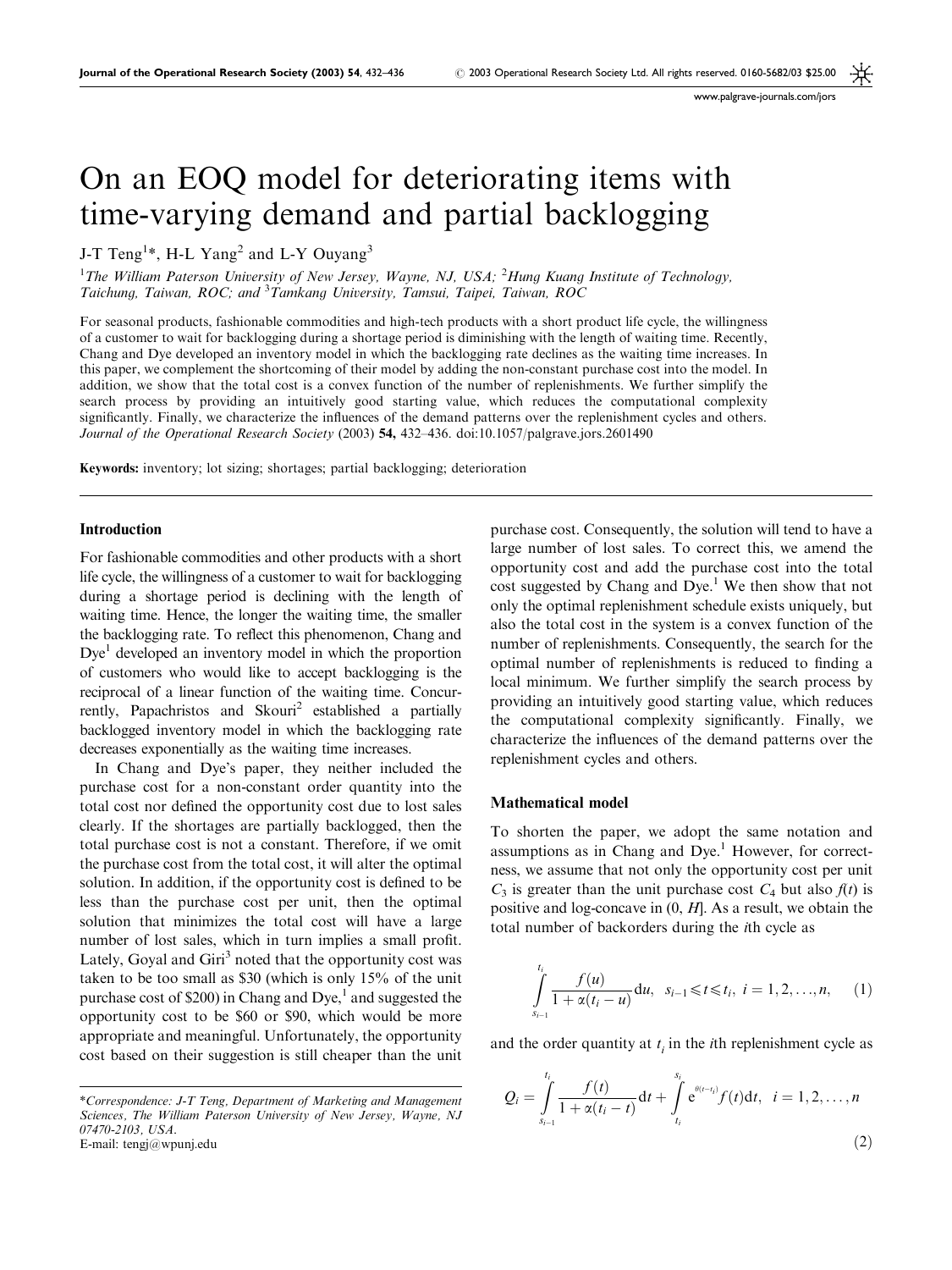Therefore, the purchase cost during the ith replenishment cycle is

$$
P_i = A + C_4 Q_i
$$
  
=  $A + C_4 \left[ \int_{s_{i-1}}^{t_i} \frac{f(t)}{1 + \alpha(t_i - t)} dt + \int_{t_i}^{s_i} e^{\theta(t - t_i)} f(t) dt \right]$  (3)

Hence, if  $n$  replenishment orders are placed in [0,  $H$ ], then we can formulate the total relevant cost as the sum of the purchase cost, inventory holding cost, shortage cost and opportunity cost due to lost sales as follows:

$$
TC(n, \{s_i\}, \{t_i\})
$$
\n
$$
= nA + C_4 \sum_{i=1}^n \left[ \int_{s_{i-1}}^{t_i} \frac{f(t)}{1 + \alpha(t_i - t)} dt + \int_{t_i}^{s_i} e^{\theta(t - t_i)} f(t) dt \right]
$$
\n
$$
+ \frac{C_i}{\theta} \sum_{t=1}^n \int_{t_i}^{s_i} \left[ e^{\theta(t - t_i)} - 1 \right] f(t) dt + (C_2 + \alpha C_3)
$$
\n
$$
\times \sum_{i=1}^n \int_{s_{i-1}}^{t_i} \frac{(t_i - t)}{1 + \alpha(t_i - t)} f(t) dt \tag{4}
$$

The problem is to determine *n*,  $\{s_i\}$  and  $\{t_i\}$  such that  $TC(n, \{s_i\}, \{t_i\})$  is minimized.

#### Theoretical results

For a fixed value of  $n$ , the necessary conditions for  $TC(n,\lbrace s_i \rbrace, \lbrace t_i \rbrace)$  to be minimized are  $\partial TC(n,\lbrace s_i \rbrace, \lbrace t_i \rbrace)/\partial s_i = 0$ and  $\partial TC(n,\{s_i\},\{t_i\})/\partial t_i = 0$  for  $i = 1, 2,..., n$ . Consequently, we obtain

$$
[C_2 + \alpha(C_3 - C_4)](t_{i+1} - s_i) / [1 + \alpha(t_{i+1} - s_i)]
$$
  
=  $(C_1/\theta + C_4)(e^{\theta(s_i - t_i)} - 1)$  (5)

and

$$
(C_1 + \theta C_4) \int_{t_i}^{s_i} e^{\theta(t-t_i)} f(t) dt =
$$
  

$$
[C_2 + \alpha (C_3 - C_4)] \int_{s_{i-1}}^{t_i} \frac{f(t)}{[1 + \alpha (t_i - t)]^2} dt
$$
 (6)

respectively. Applying (5) and (6), we obtain the following result.

**Theorem 1** For any given n, we have:

- (a) The solution to (5) and (6) not only exists but is also unique.
- (b) The solution to (5) and (6) obtains the unique global minimum.

**Proof** By using a similar proof as in Hariga, $4$  as well as in Chang and Dye,<sup>1</sup> we can easily prove (a). See Appendix A for the detailed proof of (a). Next, we show that for any given  $n$ . Equations (5) and (6) are the necessary and sufficient conditions for finding the global minimum  $TC(n, \{s_i\}, \{t_i\})$ . From (5), we know that the optimal value of  $s_i$  (ie,  $s_i^*$ ) is the interior point between  $t_i$  and  $t_{i+1}$  because if  $s_i = t_i$  or  $t_{i+1}$ , then Equation (5) does not hold.  $TC(n, \{s_i\})$ ,  ${t_i}$ ) is a continuous (and differentiable) function minimized over the compact set  $[0, H]^{2n-1}$ , and hence a global minimum exists. The optimal value of  $t_i$  (ie,  $t_i^*$ ) cannot be on the boundary since  $TC(n, \{s_i\}, \{t_i\})$  increases when any one of the  $t_i$ 's is shifted to the end points 0 or H. Therefore, there must exist at least an inner global minimum solution that satisfies (5) and (6). In addition, the solution to (5) and (6) is unique as shown in part (a) of this theorem. Consequently, Equations (5) and (6) are the necessary and sufficient conditions for the global minimum  $TC(n, \{s_i\}, \{t_i\})$ . This completes the proof.  $\Box$ 

Note that our proof of (b) here is much simpler than that in Hariga, $4$  and in Chang and Dye, $1$  in which they proved that the associated Hessian matrix of the solution to (5) and (6) has positive principal minors.

Theorem 1 reduces the 2n-dimensional problem of finding  $\{s_i^*\}$  and  $\{t_i^*\}$  to a one-dimensional problem. Since  $s_0^* = 0$ , we need only to find  $t_1^*$  to generate  $s_1^*$  by (6),  $t_2^*$  by (5), and then the rest of  $\{t_i^*\}$  and  $\{s_i^*\}$  uniquely by repeatedly using (5) and (6). For any chosen  $t_1^*$ , if  $s_n^* = H$ , then  $t_1^*$  is chosen correctly. Otherwise, we can easily find the optimal  $t_1^*$  by standard search schemes. For any given value of  $n$ , the values of  $\{t_i^*\}$  and  $\{s_i^*\}$  can be obtained by the algorithm in Yang *et al*<sup>5</sup> with  $L = H/(4n)$  and  $U = H/n$  as initial trial values of  $t_1^*$ .

Next, we show that the total relevant cost  $TC(n, \{s_i^*\}, \{t_i^*\})$  is a convex function of the number of replenishments. As a result, the search for the optimal replenishment number,  $n^*$ , is reduced to finding a local minimum. For simplicity, let

$$
TC(n) = TC(n, \{s_i^*\}, \{t_i^*\})
$$
\n(7)

By applying Bellman's principal of optimality, $6$  we have the following theorem.

**Theorem 2**  $TC(n)$  is convex in *n*.

**Proof** By using a similar technique as in Friedman, $^7$ Papachristos and Skouri<sup>2</sup> or Teng et  $al$ ,<sup>8,9</sup> the reader can easily prove it.  $\square$ 

Note that Theorem 2 simplifies the search for  $n^*$  to a local minimum of  $TC(n)$ . To avoid using a brute force enumeration as in Chang and Dye,<sup>1</sup> Dave<sup>10</sup> or Papachristos and Skouri, $<sup>2</sup>$  we further simplify the search process by providing</sup> an intuitively good starting value for  $n^*$ . In fact, the holding cost per unit (including inventory and deterioration costs) is  $C_1 + \theta C_4$ . The unit penalty cost of lost sales is  $C_3 - C_4$ . We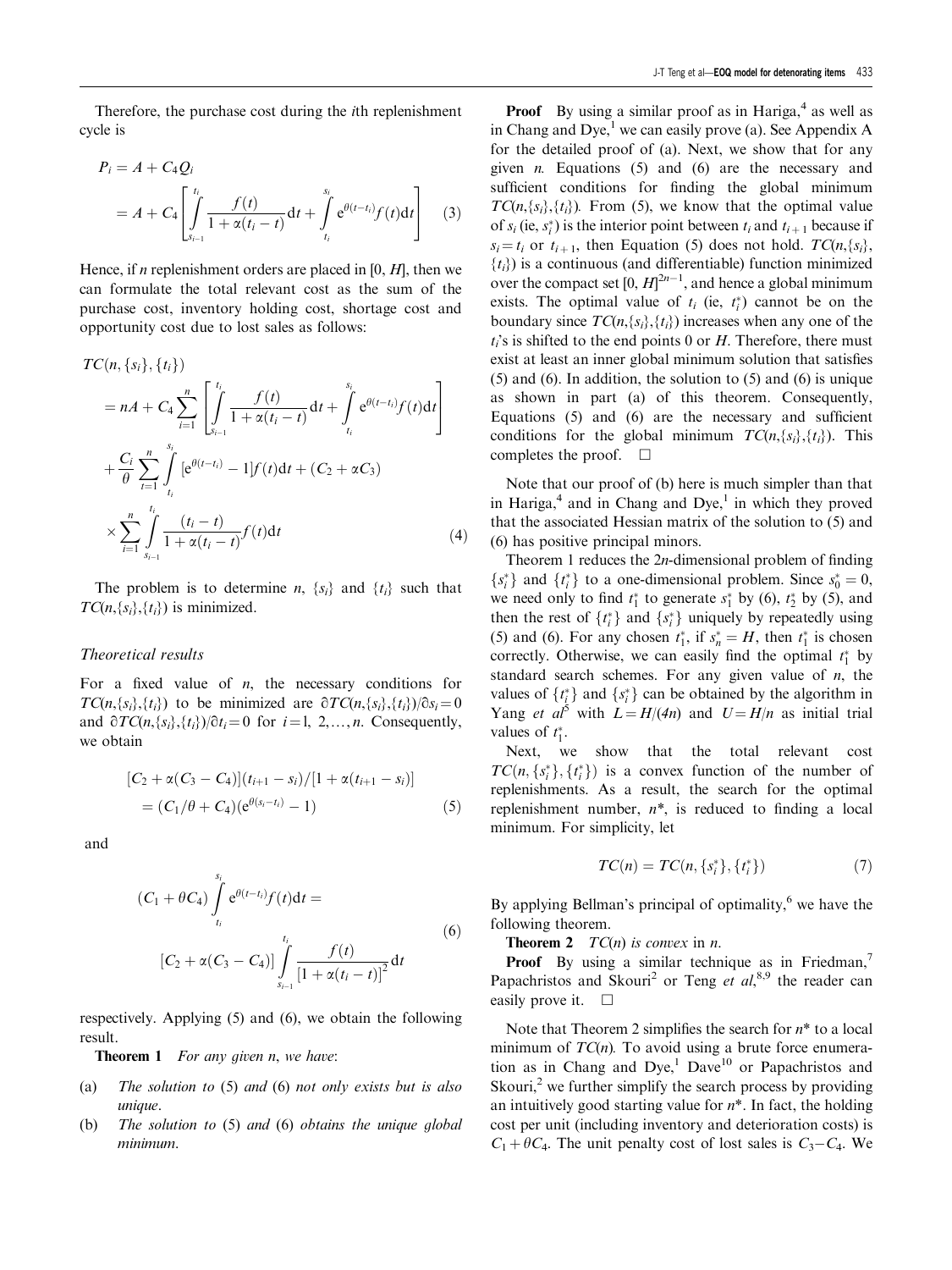know from (1) that the backlogging rate is approximately equal to  $1/(1+\alpha)$ . Therefore, the unit cost of stockout is approximately equal to  $C_2/(1+\alpha) + \alpha(C_3-C_4)/(1+\alpha)$ . Substituting the above results into Equation  $(15)$  as in Teng,<sup>11</sup> we obtain an estimate of the number of replenishments as

$$
n = \text{rounded integer of } \{ (C_1 + \theta C_4) [C_2/(1+\alpha) + \alpha (C_3 - C_4)/(1+\alpha)] Q(H) H / [2A(C_1 + \theta C_4 + C_2/(1+\alpha) + \alpha (C_3 - C_4)/(1+\alpha))] \}^{1/2}
$$
(8)

where  $O(H)$  is the accumulative demand during the planning horizon H. It is obvious that searching for  $n^*$  by starting with  $n$  in (8) will reduce the computational complexity significantly, compared to starting with  $n = 1$  (such as in Chang and  $Dye<sup>1</sup>$ ,  $Dave<sup>10</sup>$  or Papachristos and Skouri<sup>2</sup>). The algorithm for determining the optimal number of replenishments  $n^*$  is similar to the algorithm in Teng *et al*<sup>8</sup> with two initial trial values of  $n^*$ , say *n* as in (8) and  $n-1$ .

Again, applying (5) and (6), we can characterize the influence of the demand patterns on the length of the replenishment cycle and others as follows:

**Theorem 3** If  $f(t)$  is increasing with respect to t, then we obtain:

(a) The optimal inventory intervals are monotonically decreasing, that is,

$$
s_1 - t_1 > s_2 - t_2 > \cdots > s_n - t_n
$$

(b) The optimal shortage intervals are monotonically decreasing, that is,

$$
t_2 - s_1 > t_3 - s_2 > \cdots > t_n - s_{n-1}
$$

(c) The optimal replenishment cycles are monotonically decreasing, that is,

$$
t_2 - t_1 > t_3 - t_2 > \cdots > t_n - t_{n-1}
$$

Proof See Appendix B.

Note that if  $f(t)$  is decreasing, then the inequalities in Theorem 3 are reversed. A simple economic interpretation of the above results is as follows. Since demand is increasing with time, we need to shorten the inventory intervals (as well

as the shortage intervals, and hence the replenishment cycles) with time in order to lower the holding and deterioration costs (as well as the shortage cost, and hence the total cost), and vice versa.

#### Numerical examples

We provide the following numerical examples to illustrate the proposed method.

**Example 1** Let  $f(t) = 40 + 3t$ ,  $H = 4$ ,  $A = 250$ ,  $C_1 = 80$ ,  $C_2 = 120$ ,  $C_3 = 300$ ,  $C_4 = 150$ ,  $\theta = 0.08$ ,  $\alpha = 20$  in appropriate units. By (8), we have  $n = 9$ , and  $TC(8) = 33747.52$ ,  $TC(9) = 33533.37$ ,  $TC(10) = 33412.46$ ,  $TC(11) = 33359.32$ ,  $TC(12) = 33356.95$ ,  $TC(13) = 33393.59$ . Thus, the replenishment number during the planning horizon  $H$  is 12 and the optimal replenishment schedule is shown in Table 1.

**Example 2** Let  $f(t) = 50-3t$ ,  $H = 4$ ,  $A = 250$ ,  $C_1 = 80$ ,  $C_2$  = 120,  $C_3$  = 300,  $C_4$  = 150,  $\theta$  = 0.08,  $\alpha$  = 20 in appropriate units. By (8), we have  $n = 8$ , and  $TC(7) = 32636.26$ ,  $TC(8) = 32326.68$ ,  $TC(9) = 32140.96$ ,  $TC(10) = 32042.15$ ,  $TC(11) = 32006.65$ ,  $TC(12) = 32018.66$ . Thus, the replenishment number during the planning horizon  $H$  is 11 and the optimal replenishment schedule is shown in Table 2.

It is clear from Table 1 (or 2) that the inventory intervals (as well as the shortage intervals, and hence the replenishment cycles) are decreasing (or increasing) sequentially, which are coincident with the results in Theorem 3.

### **Conclusions**

In this paper, we provide an appropriate way to minimize the costs in a partially backlogged inventory model. We then show that the optimal replenishment schedule not only exists but is also unique. In addition, we point out that the total relevant cost is a convex function of the number of replenishments. Consequently, the search for the optimal number of replenishments is reduced to find a local minimum. We further simplify the search process by providing an intuitively good starting value, which reduces the computational complexity significantly by comparing with a brute force enumeration as in Chang and  $Dye<sub>1</sub>$ 

Table 1 Optimal replenishment schedule for Example 1

|  |  |  | $i$ $1$ $2$ $3$ $4$ $5$ $6$ $7$ $8$ $9$ $10$ $11$ $12$                                                                                                            |  |  |  |  |  |  |        |                  |  |  |
|--|--|--|-------------------------------------------------------------------------------------------------------------------------------------------------------------------|--|--|--|--|--|--|--------|------------------|--|--|
|  |  |  | $t_i$ 0.0130 0.3674 0.7173 1.0630 1.4046 1.7423 2.0764 2.4069 2.7340 3.0578 3.3786<br>$s_i$ 0.3546 0.7047 1.0505 1.3923 1.7302 2.0644 2.3951 2.7224 3.0464 3.3672 |  |  |  |  |  |  | 3.6851 | 3.6963<br>4.0000 |  |  |

| Table 2 |  | Optimal replenishment schedule for Example 2 |  |  |
|---------|--|----------------------------------------------|--|--|
|---------|--|----------------------------------------------|--|--|

|  | <i>i l</i> 2 3 4 5 6 7 8 9 10                                                                             |                                    |  |  |                      |  | $\begin{array}{ccc} & & & I & \end{array}$ |
|--|-----------------------------------------------------------------------------------------------------------|------------------------------------|--|--|----------------------|--|--------------------------------------------|
|  | $t_i$ 0.0121 0.3547 0.7010 1.0511 1.4052 1.7635 2.1262 2.4936 2.8658 3.2431 3.6259<br>$s_i$ 0.3425 0.6886 | 1.0385 1.3924 1.7505 2.1130 2.4801 |  |  | 2.8521 3.2292 3.6117 |  | 4.0000                                     |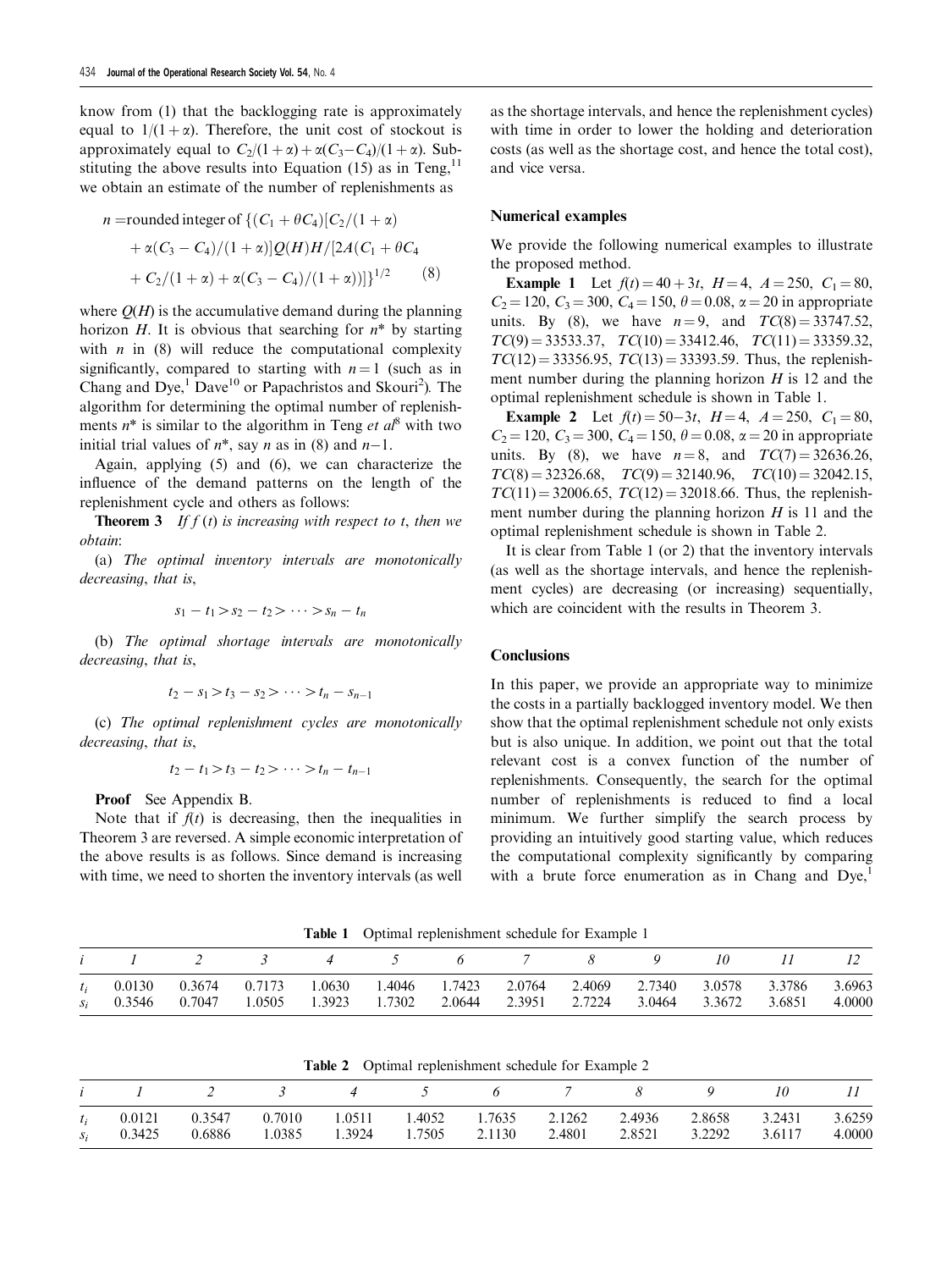Dave<sup>10</sup> or Papachristos and Skouri.<sup>2</sup> Finally, we provide numerical examples for illustration.

The proposed model can be extended in several ways. Firstly, we can easily extend the backlogging rate of unsatisfied demand to any decreasing function  $\beta(x)$ , where  $x$  is the waiting time up to the next replenishment, and  $0 \le \beta(x) \le 1$  with  $\beta(0) = 1$ . Secondly, we can generalize the positive log-concave demand function to any positive continuous function (eg, Teng et  $a^{\rho}$ ). Thirdly, we can consider that the demand is a function of time as well as price (eg,  $Abad<sup>12</sup>$ ). Finally, we can also incorporate the quantity discount and the learning curve phenomenon into the model.

Acknowledgements—The authors gratefully acknowledge the very helpful comments of the Editor, and the two anonymous referees. This research was partially supported by the National Science Council of the Republic of China under Grant NSC-90-2416-H-032-017, and a 2-month research grant in 2002 by the Graduate Institute of Management Sciences in Tamkang University. The first author's research was also supported by the Assigned Released Time for Research and a Summer Research Funding from the William Paterson University of New Jersey.

### Appendix .A Proof of part (a) of Theorem 1

From Hariga<sup>4</sup> (1239), we know that if  $q(t)$  is positive and log-concave, then

$$
g(y) - g(x) \leq [g'(x)/g(x)] \int_{x}^{y} g(t) dt \qquad (A1)
$$

Applying (A1) to  $g(t) = e^{\theta(t-t_i)}f(t)$  (which is also positive and log-concave), we have

$$
e^{\theta(s_i-t_i)}f(s_i)-f(t_i)\leqslant (f'(t_i)/f(t_i)+\theta)\int\limits_{t_i}^{s_i}e^{\theta(t-t_i)}f(t)\mathrm{d}t\ \ (A2)
$$

Multiplying both sides of (A2) by  $(C_1 + \theta C_4)$  and using (6), we obtain

$$
(C_1 + \theta C_4) \left[ e^{\theta(s_i - t_i)} f(s_i) - f(t_i) - \theta \int_{t_i}^{s_i} e^{\theta(t - t_i)} f(t) dt \right]
$$
  
\n
$$
\leq [C_2 + \alpha (C_3 - C_4)] [f'(t_i)/f(t_i)] \int_{s_{i-1}}^{t_i} \frac{f(t)}{[1 + \alpha (t_i - t)]^2} dt
$$
  
\n
$$
\leq [C_2 + \alpha (C_3 - C_4)] \int_{s_{i-1}}^{t_i} \frac{f'(t)}{[1 + \alpha (t_i - t)]^2} dt
$$
(A3)

since  $f'(t_i)/f(t_i) \leq f'(t)/f(t)$ , for  $s_{t-1} \leq t \leq t_1$ . Using the method of integrating by parts to the right-hand-side integral of (A3), we obtain

$$
\int_{s_{i-1}}^{t_i} \frac{f'(t)}{\left[1 + \alpha(t_i - t)\right]^2} dt =
$$
\n
$$
\left[ f(t_i) - \frac{f(s_{i-1})}{\left[1 + \alpha(t_i - s_{i-1})\right]^2} - \int_{s_{i-1}}^{t_i} \frac{2\alpha f(t)}{\left[1 + \alpha(t_i - t)\right]^3} dt \right]
$$
\n(A4)

Thus,

$$
(C_1 + \theta C_4) \left[ e^{\theta(s_i - t_i)} f(s_i) - f(t_i) - \theta \int_{t_i}^{s_i} e^{\theta(t - t_i)} f(t) dt \right]
$$
  

$$
\leq [C_2 + \alpha (C_3 - C_4)] \left[ f(t_i) - \frac{f(s_{i-1})}{[1 + \alpha (t_i - s_{i-1})]^2} - \int_{s_i}^{t_i} \frac{2\alpha f(t)}{[1 + \alpha (t_i - t)]^3} dt \right]
$$
(A5)

Since  $s_0 = 0$ , if  $t_1$  is known, then other  $s_i$ 's and  $t_i$ 's can be obtained from (5) and (6). Thus, the other  $s_i$ 's and  $t_i$ 's can be regarded as functions of  $t_1$ . By taking implicit differentiation on (5) and (6) with respect to  $t_1$ , we have

$$
\frac{C_2 + \alpha(C_3 - C_4)}{\left[1 + \alpha(t_{i+1} - s_i)\right]^2} \left(\frac{dt_{i+1}}{dt_1} - \frac{ds_i}{dt_1}\right)
$$
\n
$$
= (C_1 + \theta C_4) e^{\theta(s_i - t_i)} \left(\frac{ds_i}{dt_1} - \frac{dt_i}{dt_1}\right)
$$
\n(A6)

and

$$
(C_1 + \theta C_4) e^{\theta(s_i - t_i)} f(s_i) \left(\frac{ds_i}{dt_1} - \frac{dt_i}{dt_1}\right)
$$
  
+ 
$$
(C_1 + \theta C_4) \left[ e^{\theta(s_i - t_i)} f(s_i) - f(t_i) - \theta \left(\int_{t_i}^{s_i} e^{\theta(t - t_i)} f(t) dt\right) \right] \frac{dt_i}{dt_1}
$$
  
= 
$$
[C_2 + \alpha (C_3 - C_4)] \left[ f(t_i) \frac{dt_i}{dt_1} - \frac{f(s_{i-1})}{[1 + \alpha(t_i - s_{i-1})]^2} \frac{ds_{i-1}}{dt_1} - \left(\int_{s_{i-1}}^{t_i} \frac{2\alpha f(t) dt}{[1 + \alpha(t_i - t)]^3} \right) \frac{dt_i}{dt_1}]
$$
(A7)

respectively. Applying (A5) (A7) with  $i = 1$ , and using the fact that  $ds_0/dt_1 = 0$  and  $dt_1/dt_1 = 1$ , we have

$$
(C_1 + \theta C_4) e^{\theta(s_1 - t_1)} f(s_1) \left(\frac{ds_1}{dt_1} - \frac{dt_1}{dt_1}\right)
$$
  
\n
$$
\geq [C_2 + \alpha (C_3 - C_4)] \frac{f(s_0)}{[1 + \alpha (t_1 - s_0)]^2} > 0
$$
\n
$$
(A8)
$$